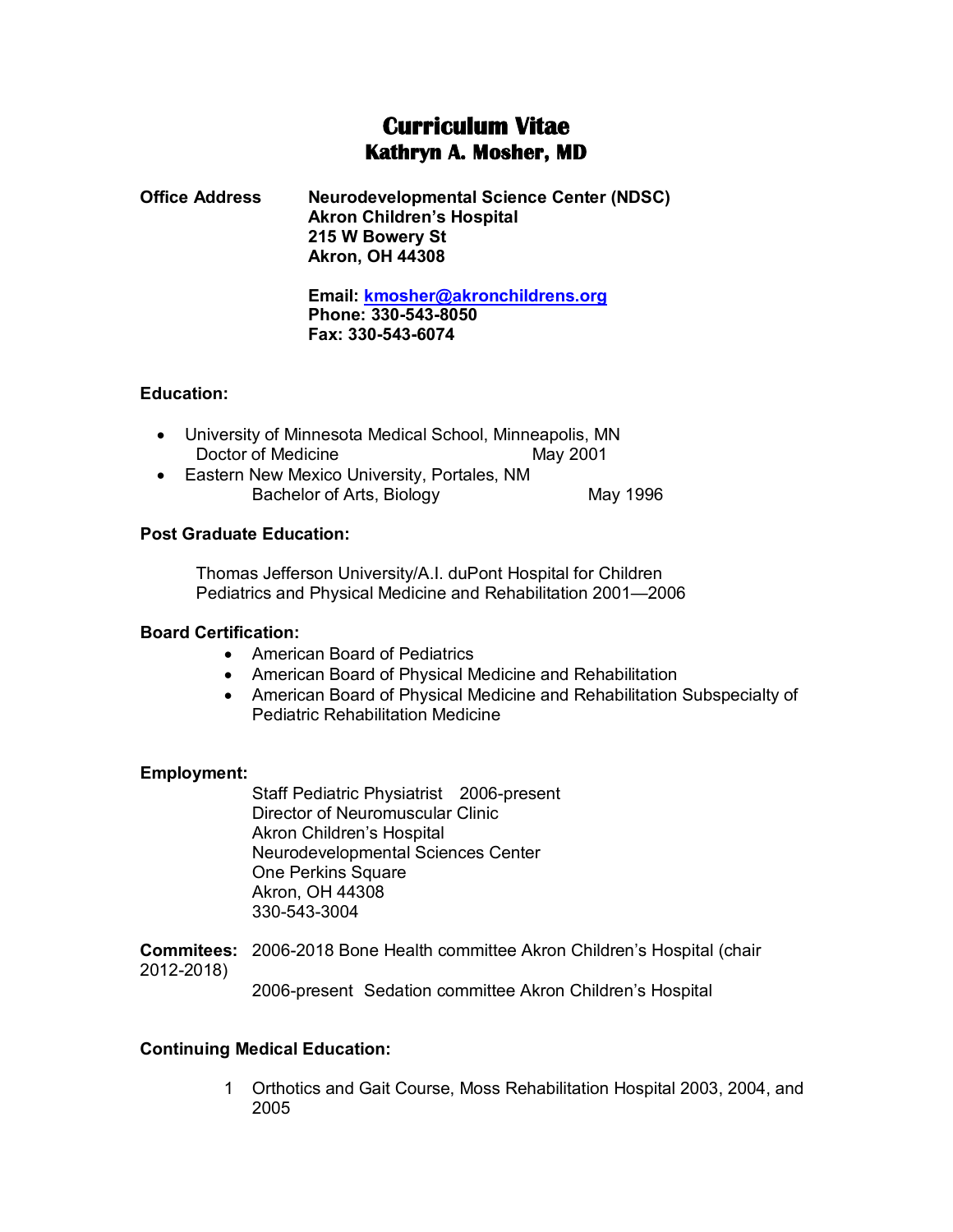- 2 Prosthetics Course, Hospital of the University of Pennsylvania 2005
- 3 Pediatric Update and Review, Penn State Hershey 2005
- 4 Annual meeting of the American Academy of Cerebral Palsy and Developmental Medicine 2006, 2008, 2010, 2011, 2012, 2019
- 5 Annual meeting of the American Academy of Physical Medicine and Rehabilitation 2006
- 6 Annual meeting of the American Academy of Neurophysiology and Electrodiagnostic Medicine 2006 and 2016, 2019
- 7 Annual meeting of the International Society of Pediatric Electromyography 2009
- 8 Moving Forward in the Treatment of Pediatric Neurological Disorders Gillette Children's Specialty Care 2009
- 9 Muscular Dystrophy Association Scientific Conference 2013
- 10 Cleveland Clinic Annual Pediatric Board Review 2015
- 11 Akron Childrens Hospital Annual Pediatric Update 2015
- 12 Cleveland Clinic Pediatric Rehabilitation Symposium 2016
- 13 PPMD annual conference San Diego 2020

### **Presentations:**

- 1 Physical Medicine and Rehabilitation Grand Rounds Magee Rehabilitation Hospital, December 2003 *Spinal Muscular Atrophy*
- 2 Physical Medicine and Rehabilitation Grand Rounds Magee Rehabilitation Hospital, January 2005 *Spina Bifida*
- 3 Physical Medicine and Rehabilitation Grand Rounds Magee Rehabilitation Hospital March 2006 *Traumatic Brain Injury in the Pediatric Population*
- 4 Sports Medicine Fellowship Lecture series Akron Children's Hospital annual lecture 2007, 2008, 2009, 2010, 2011, 2012, 2013, 2014, 2015, and 2016 on *Electromyography for the rest of us*
- 5. Community Outreach Lectures Sponsored by Akron Children's Hospital 2008-2009 *A Physiatrists Approach to the Child with Cerebral Palsy*
- 6 Trauma Conference Akron Children's Hospital Sept 16, 2008 *Rehabilitation Needs of the Acutely Injured Spinal Cord Patient*
- 7. 3<sup>rd</sup> Annual Development, Behavior and Emotions: Enhancing Care in the Medical Home Conference. Akron Childrens Hospital 2009.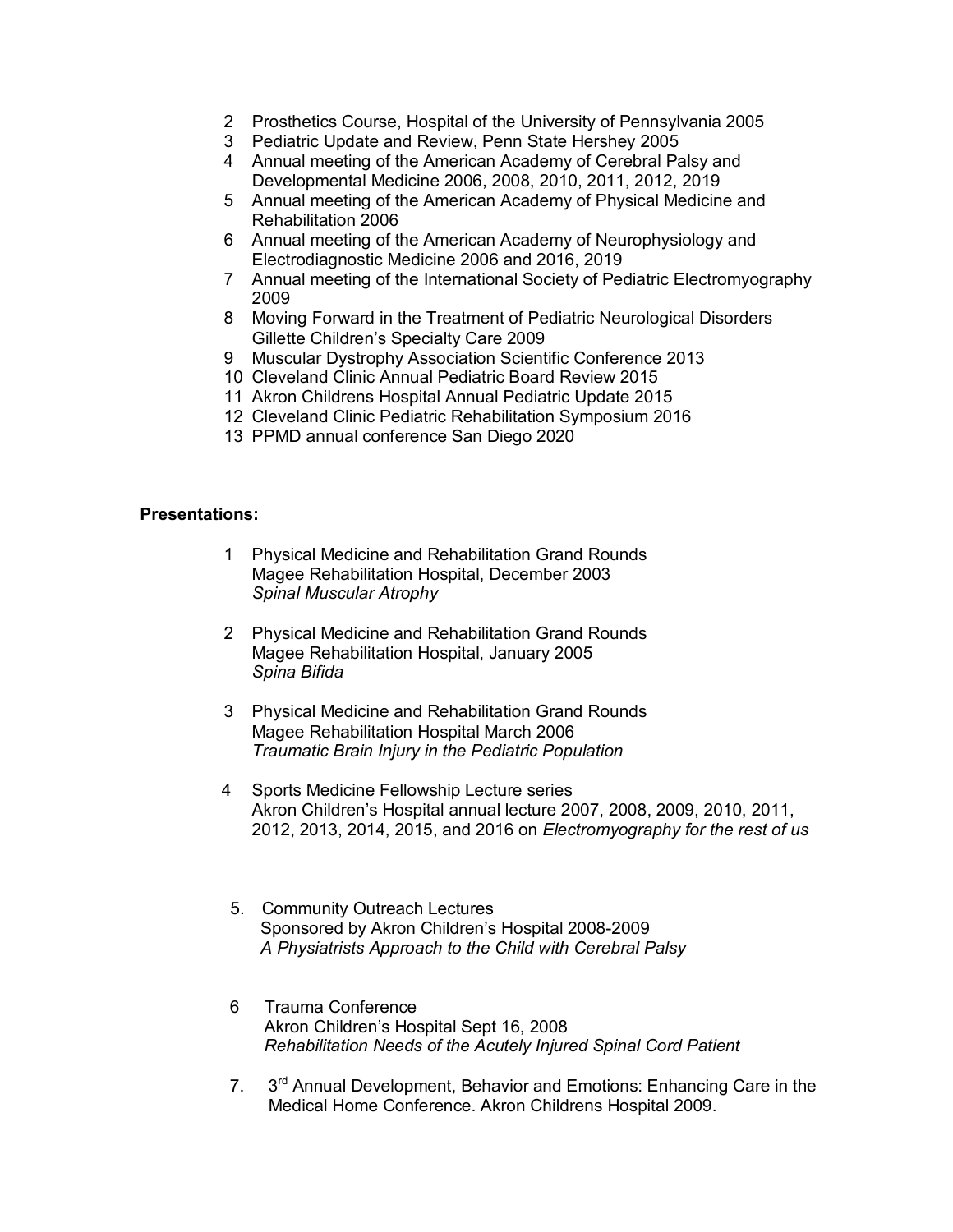*What is new in the diagnosis and treatment of neuromuscular disorders*

- 8. AACPDM annual meeting 2011 Poster Presentation: *Creating a Medical Pathway and Behavioral Protocol for Toilet Training Children with Cerebral* Palsy Erin Millard, PsyD, Kathryn Mosher, MD, and Ethan Benore, PhD
- 9. Pediatric Grand Rounds Akron Childrens Hospital Dec 2011 *Tiptoeing through the Differential Diagnosis and Management of Toe Walking*
- 10. National Association of Pediatric Nurse Practitioners—Northeast Ohio Chapter Spring Conference April 21, 2012 *Tiptoeing through the Differential Diagnosis and Management of Toe Walking*
- 11. AACPDM annual meeting 2012 Poster Presentation: *A Multidisciplinary Pathway to Functional Toileting in Children with Cerebral Palsy: A Preliminary Analysis* Erin Millard, Psy.D., Ethan Benore, Ph.D. & Kathryn Mosher, M.D.
- 12. Gene-Based Therapuetics for Neuromuscular Disorders: The Future is Here! Grand Rounds Akron Children's Hospital June 9,2017

# **Honors and Awards:**

Medical School:

- Dr. George E. Williams Scholarship
- Jean M. and Martin C. Mata Scholarship
- Victor and Robert Vaughn Scholarship
- Rural Physician Associate Program participant

Undergraduate:

- Honors Graduate
- Presidential Scholarship (4 years)
- Cardinal Key Honors Society
- Blue Key Honors Society
- Alpha Lambda Delta Honors Society

**Research:**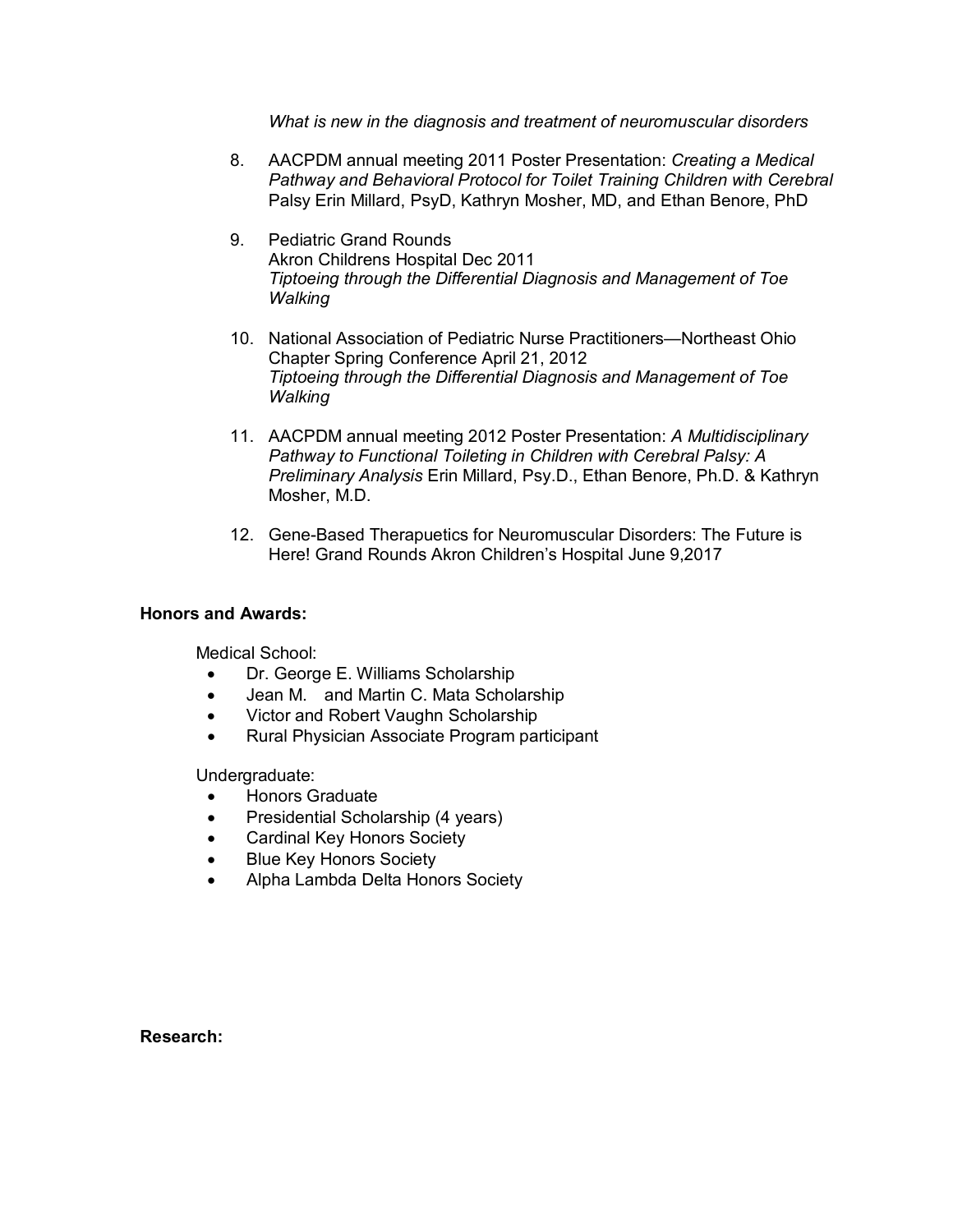Hackenberg, J., Benore, E., Duritza, K., Mosher, K., & Sahgal, S. (2009). "Identifying Risk Factors for Poor Health-Related Quality of Life in Children with Cerebral Palsy." Akron Children's Hospital Foundation Grant awarded in amount of \$5210 on June 24, 2009.

Millard, E, Mosher, K, Benore, E. "Creating a Medical Pathway and Behavioral Protocol for Toilet Training Children with Cerebral Palsy" Co investigator

Holler, Y. Mosher, K. Toth, M. et al "Do guidelines affect clinical practice? Assessment of Vitamin D screening in an at Risk Population" Co Investigator

Toth, M., Mosher, K. et al "Do guidelines affect clinical practice? Utilization of DEXA scans in an at risk population." Co investigator

Mosher, K. "Assessment of Providers' Knowledge of Vitamin D and DXA Scan Guidelines" PI

Mosher, K, Baird, M, Najarian, R, Sahgal, S "Investigation of quality of life, functional outcome, and family experience following participation in a multidisciplinary Spasticity Clinic." PI (ongoing)

Najaarian, C. Mosher, K. Baird, M. et al. A PHASE IV, PROSPECTIVE, OBSERVATIONAL, MULTICENTRE STUDY EVALUATING THE EFFICACY AND SAFETY OF DYSPORT® (ABOBOTULINUMTOXIN A) IN PAEDIATRIC LOWER LIMB SPASTICITY DYSPORT Protocol No.: A-US-52120-330 Investigator (ongoing)

Rehabilitation Outcomes of Children with Acute Flaccid Myelitis from 2014 to 2018. PI

Avexis Restore Registry (ongoing)

Grossoehme, Daniel, DMin, Mosher, K. Rossman, I, et al. Physical decline and need for palliative care in DMD: AYA and parental views CoI (ongoing)

Expanded Access Program of Idebadone in Patients With Duchenne Muscular Dystrophy (open to enrollment)

Cerebral Palsy Research Network (CRPN) Patient Registry: An Infrastructure to capture patient/caregiver outcomes over the long term (ongoing)

#### **Professional Society Memberships:**

•American Academy of Pediatrics (2001-2006) •American Academy of Cerebral Palsy and Developmental Medicine (2005-present)

•American Academy of Physical Medicine and Rehabilitation (2002, 2006)